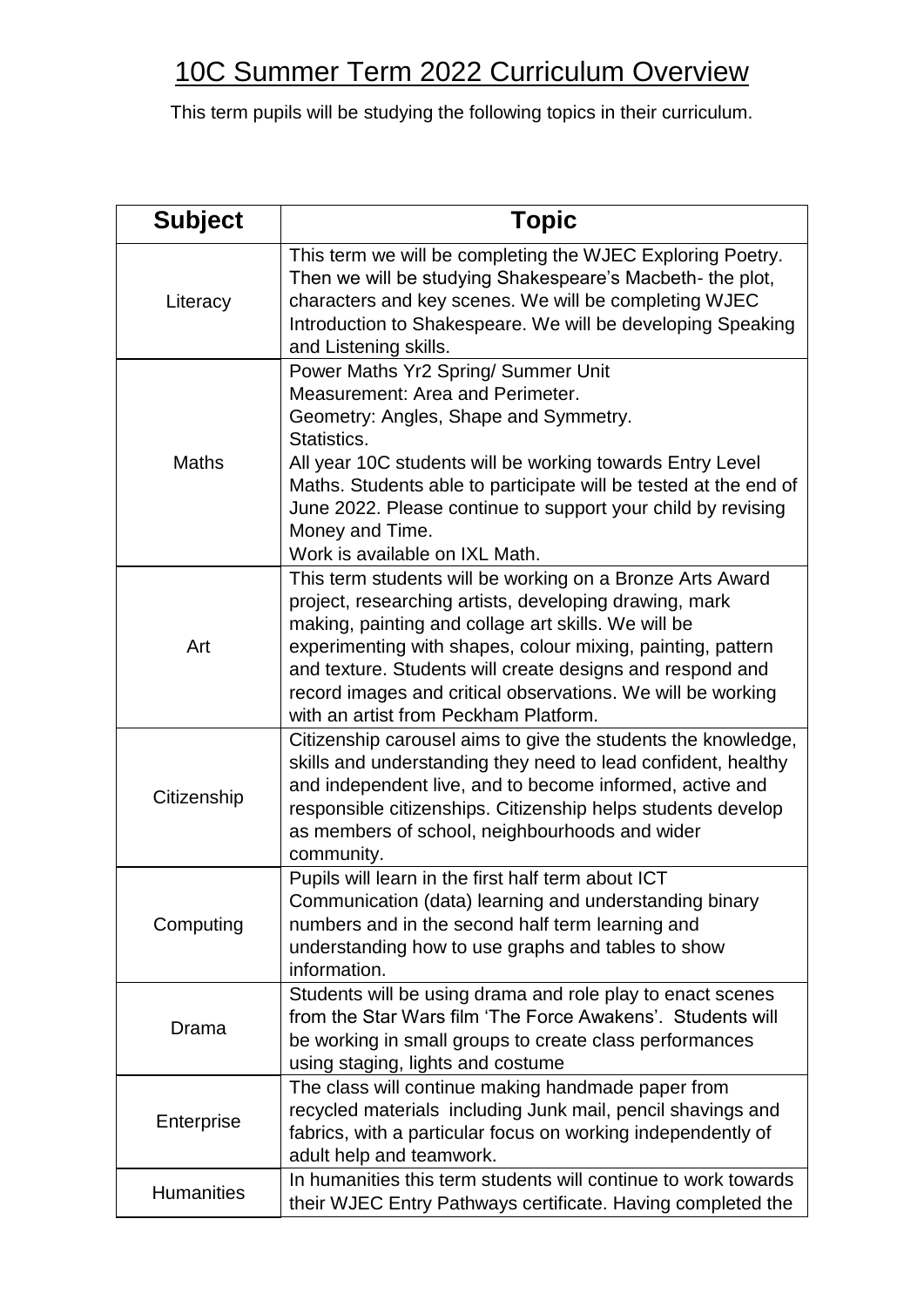## 10C Summer Term 2022 Curriculum Overview

This term pupils will be studying the following topics in their curriculum.

|                  | unit on World War 1, students will be looking at 'A non-british<br>society in the past'. Students will develop their knowledge of<br>the world in the aftermath of the first world war, by learning<br>about the roaring 20s, the great depression, and the<br>similarities and differences between US society then and our<br>society now.                                                                                                                                                                                                                                                                                                                                                                                                                                                                                                                                                   |
|------------------|-----------------------------------------------------------------------------------------------------------------------------------------------------------------------------------------------------------------------------------------------------------------------------------------------------------------------------------------------------------------------------------------------------------------------------------------------------------------------------------------------------------------------------------------------------------------------------------------------------------------------------------------------------------------------------------------------------------------------------------------------------------------------------------------------------------------------------------------------------------------------------------------------|
| <b>Music</b>     | Term 3 subject is 'Melody'. Students have so far covered<br>'Rhythm and Beats' in term 1 and 'Chords and playing as a<br>Group' in Term 2. This term, students will be concentrating on<br>using individual notes to both improvise freely and learn<br>structured famous tunes. They will use a combination of<br>virtual electronic simulated instruments plugged into the class<br>PA system as well as keyboards, guitars, xylophones and<br>even a theremin (think of the Doctor Who theme song). They<br>will also use a colour code system in order to begin reading<br>music and follow structure.                                                                                                                                                                                                                                                                                    |
| <b>PE Theory</b> | OCR Accreditation. This term the students will be continuing<br>activities in which they will develop themselves and others.<br>Students will begin to analyse their own or another's<br>performance, identifying strengths and weaknesses and<br>suggesting how performance may be improved.                                                                                                                                                                                                                                                                                                                                                                                                                                                                                                                                                                                                 |
| <b>PSHE</b>      | Living in a Wider World -<br><b>Rights and Responsibilities</b><br>Students will be exploring the definition of the Rights and<br>Responsibilities. Students will take part in discussions and<br>establish the difference between wants and needs.<br><b>Human Rights</b><br>Students will gain information about Universal Declaration of<br>the Human Rights and explore right to education in different<br>countries. They will learn about diversity and discrimination<br>and how to recognise and respond to prejudice. Students will<br>discuss the meanings of stereotypes and talk about why they<br>are deeply fixed within social institutions and wider culture.<br>Students will be taking part in embracing our difference and<br>celebrating diversity. Lessons will be exploring the role and<br>importance of human rights activists -Martin Luter King, Greta<br>Thunberg. |
| Science          | Students will be continuing their Edexcel Entry level Science<br>assignments and tests. The first topic will be learning about<br>Forces, movement and energy. This is a Physics based topic<br>and will involve lots of investigative experiments. Science<br>recommends the BBC website. It is a great resource for<br>learning about Science. Here is the web address<br>www.bbc.co.uk/education. They can also go to                                                                                                                                                                                                                                                                                                                                                                                                                                                                      |